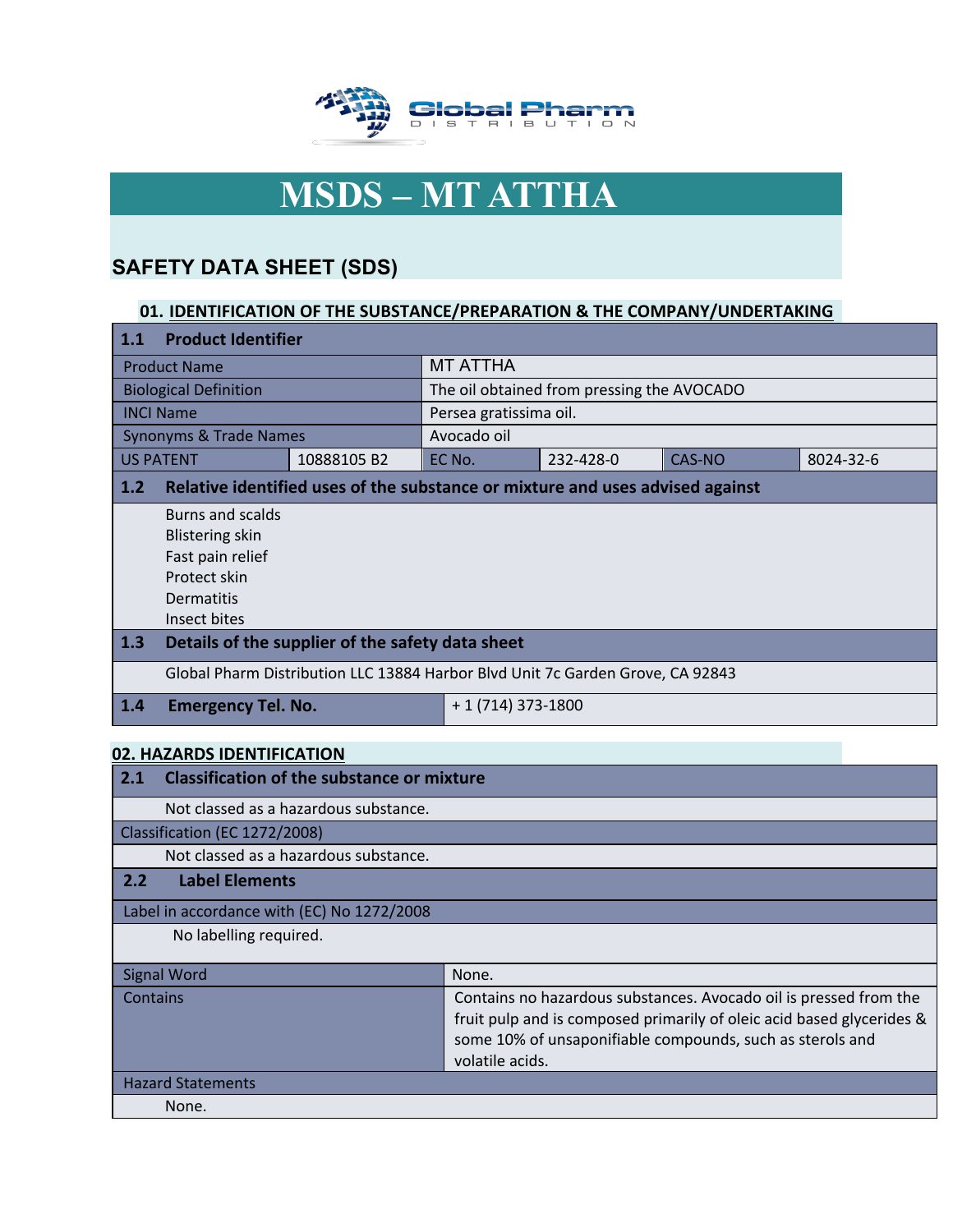

| <b>Precautionary Statements</b>               |                                   |  |  |
|-----------------------------------------------|-----------------------------------|--|--|
| None.                                         |                                   |  |  |
| <b>Supplementary Precautionary Statements</b> |                                   |  |  |
| None.                                         |                                   |  |  |
| <b>Other Hazards</b><br>2.3                   |                                   |  |  |
| PBT or vPvB according to Annex XIII           | No.                               |  |  |
| Adverse physio-chemical properties            | Oil is flammable but of low risk. |  |  |
|                                               |                                   |  |  |

## **03. COMPOSITION/INFORMATION ON INGREDIENTS**

| <b>3.1</b> | <b>Substances</b>                                                            |
|------------|------------------------------------------------------------------------------|
|            | Persea gratissima oil - Cas No: 8024-32-6 not classed as a hazardous product |
|            | Picric Acid                                                                  |
|            | Moringa                                                                      |
|            | Tynospora cordiollia                                                         |
|            | <b>EtOH</b>                                                                  |
|            | Sodium pirate                                                                |

## **04. FIRST AID MEASURES**

| 4.1<br><b>Description of first aid measures</b>                    |                                                                                  |  |  |  |
|--------------------------------------------------------------------|----------------------------------------------------------------------------------|--|--|--|
| Inhalation                                                         | Move the exposed person to fresh air at once. Seek medical attention if any      |  |  |  |
|                                                                    | discomfort continues.                                                            |  |  |  |
| Ingestion                                                          | Rinse mouth with water. Seek medical attention if any discomfort occurs.         |  |  |  |
| <b>Skin Contact</b>                                                | Remove contaminated clothing. Wash skin with soap and water. Seek medical        |  |  |  |
|                                                                    | attention if any discomfort continues.                                           |  |  |  |
| Eye Contact                                                        | Immediately flush with plenty of water for up to 15 minutes. Remove any contact  |  |  |  |
|                                                                    | lenses and open eyes wide apart. Seek medical attention immediately. Continue to |  |  |  |
| rinse.                                                             |                                                                                  |  |  |  |
| 4.2<br>Most important symptoms and effects, both acute and delayed |                                                                                  |  |  |  |
|                                                                    | No symptoms known.                                                               |  |  |  |
| 4.3                                                                | Indication of any immediate medical attention and special treatment needed       |  |  |  |
| None.                                                              |                                                                                  |  |  |  |

## 05. FIRE-FIGHTING MEASURES

| <b>Extinguishing Media</b><br> 5.1 |  |
|------------------------------------|--|
|------------------------------------|--|

Extinguishing media: Carbon dioxide (CO<sub>2</sub>). Dry Chemical Powder. Foam.

Unsuitable extinguishing media: do not use direct water jet on burning material.

## **5.2 Special hazards arising from the product**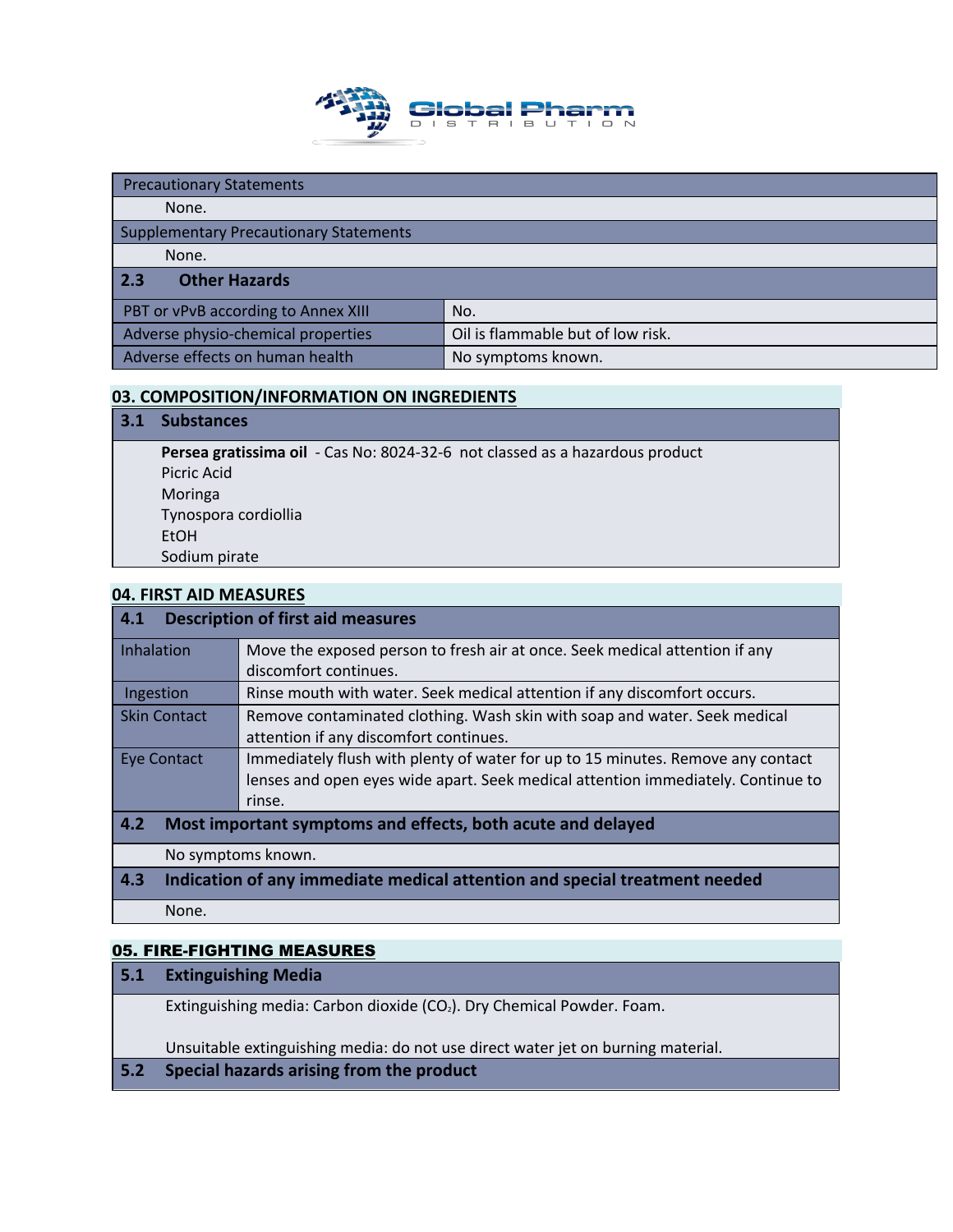

No specific hazards.

## **5.3 Advice for firefighters**

Closed containers may build up pressure when exposed to heat and should be cooled with water spray. Wear protective clothing. Avoid inhalation of vapours.

#### **06. ACCIDENTAL RELEASE MEASURES**

#### **6.1 Personal precautions, protective equipment and emergency procedures**

Use protective gloves, goggles and suitable protective clothing. Remove sources of ignition, provide adequate ventilation. Avoid contact with skin and eyes.

### **6.2 Environmental Precautions**

Do not discharge into drains, water courses or onto the ground. Dispose of in line with Local authority guidelines.

#### **6.3 Methods and material for containment and cleaning up.**

Soak up spillage with sand or other inert material. Transfer-soaked material to suitable waste container and dispose according to prevailing regulations. If spillage on water occurs; Remove from the surface with suitable adsorbent material. Disposal according to UK/EU Environmental regulations.

## **6.4 Reference to other sections**

None.

#### **07. HANDLING AND STORAGE**

#### **7.1 Precautions for safe handling**

Apply good manufacturing practice & industrial hygiene practices, ensuring proper workplace ventilation. Observe good personal hygiene, and do not eat, drink or smoke whilst handling.

#### **7.2 Conditions for safe storage, including any incompatibilities**

Store in tightly closed original container, in a cool (max room temperature) dry & ventilated area away from heat sources. Protect from freezing and direct sunlight. Keep air contact to a minimum. Intrusion into the soil to be avoided.

## **7.3 Specific end use(s)**

No additional data available.

#### **08. EXPOSURE CONTROLS/PERSONAL PROTECTION**

**8.1 Control parameters**

None.

**8.2 Exposure controls**

Protective Equipment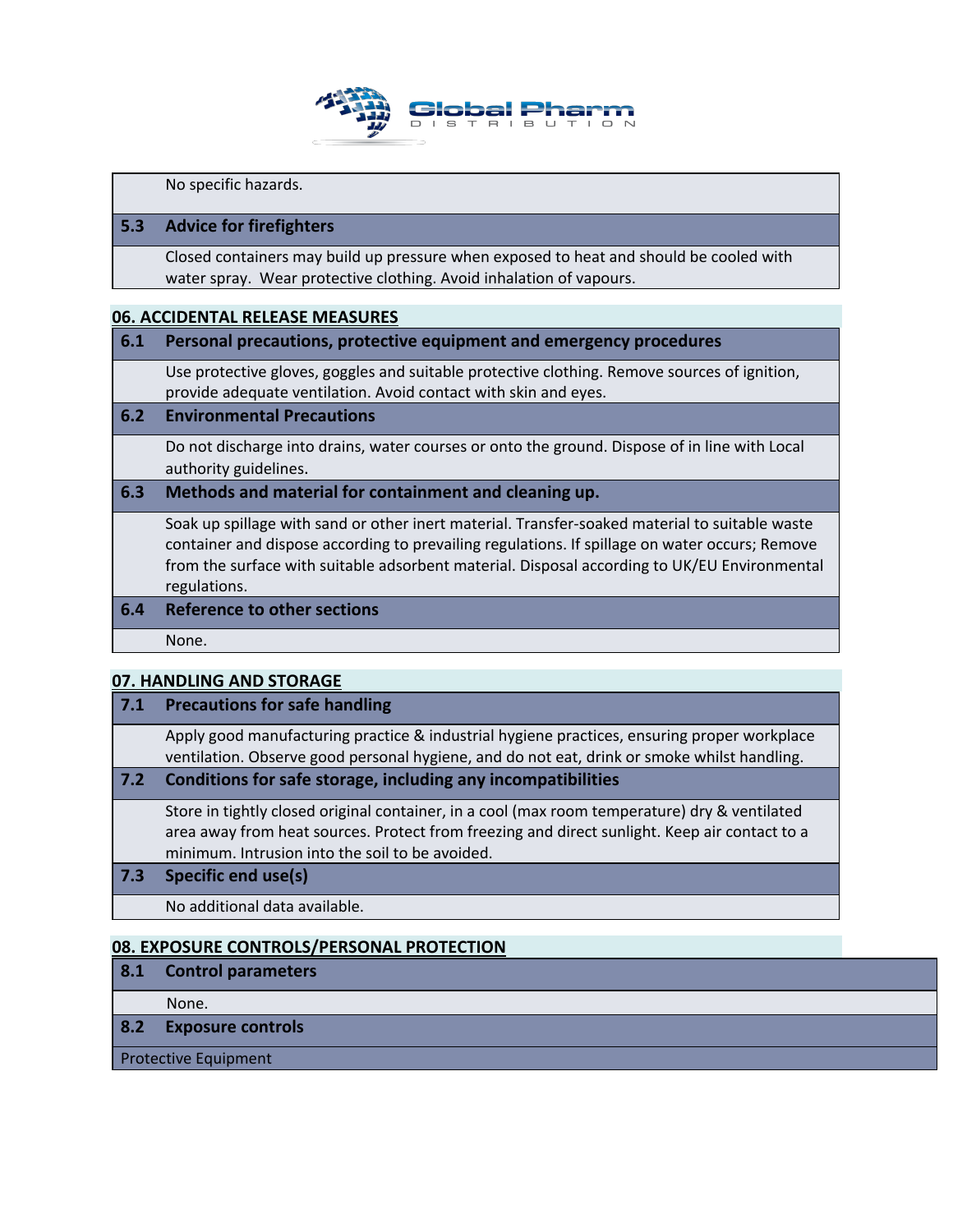

| Goggles<br>Gloves                                   | Overalls                                                                           |  |  |
|-----------------------------------------------------|------------------------------------------------------------------------------------|--|--|
| <b>Process Conditions</b>                           | No special measures required.                                                      |  |  |
| <b>Engineering Measures</b>                         | Provide adequate ventilation.                                                      |  |  |
| <b>Respiratory Equipment</b>                        | Use adequate ventilation, especially when handling hot oil.                        |  |  |
| <b>Hand Protection</b>                              | No special measures required.                                                      |  |  |
| <b>Eye Protection</b>                               | No special measures required.                                                      |  |  |
| <b>Other Protection</b>                             | No special measures required.                                                      |  |  |
| <b>Hygiene Measures</b>                             | Good personal hygiene practices are always advisable, especially when working with |  |  |
|                                                     | chemicals / oils.                                                                  |  |  |
| <b>Personal Protection</b>                          | Wear appropriate clothing                                                          |  |  |
| Wear appropriate clothing<br><b>Skin Protection</b> |                                                                                    |  |  |
| <b>Environmental Exposure</b>                       | Avoid discharging into drainage water.                                             |  |  |
| Controls                                            |                                                                                    |  |  |

## **09. PHYSICAL AND CHEMICAL PROPERTIES**

| Information on basic physical and chemical properties<br>9.1 |                                                |  |
|--------------------------------------------------------------|------------------------------------------------|--|
| Appearance                                                   | Clear, dark yellow liquid.                     |  |
| Color                                                        | yellowish.                                     |  |
| Odor                                                         | Characteristic                                 |  |
| <b>Relative Density</b>                                      | $0.912 - 0.923$ @ 20°C                         |  |
| Flash Point (°C)                                             | $>200^{\circ}$ C                               |  |
| Refractive Index                                             | 1.468 - 1.476 @ 20°C                           |  |
| Melting Point (°C)                                           | No additional data available.                  |  |
| Boiling Point (°C)                                           | No additional data available.                  |  |
| <b>Vapor Pressure</b>                                        | No additional data available.                  |  |
| Solubility in Water @20°C                                    | Insoluble in water. Soluble in vegetable oils. |  |
| Auto-ignition                                                | No additional data available.                  |  |
| temperature (°C)                                             |                                                |  |
| <b>Other information</b><br>9.2                              |                                                |  |
| No additional data available.                                |                                                |  |

## **10. STABILITY AND REACTIVITY**

## **10.1 Reactivity**

Generally stable. It presents no significant reactivity hazards, by itself or in contact with water.

## **10.2 Chemical stability**

Stable under the recommended handling and storage conditions.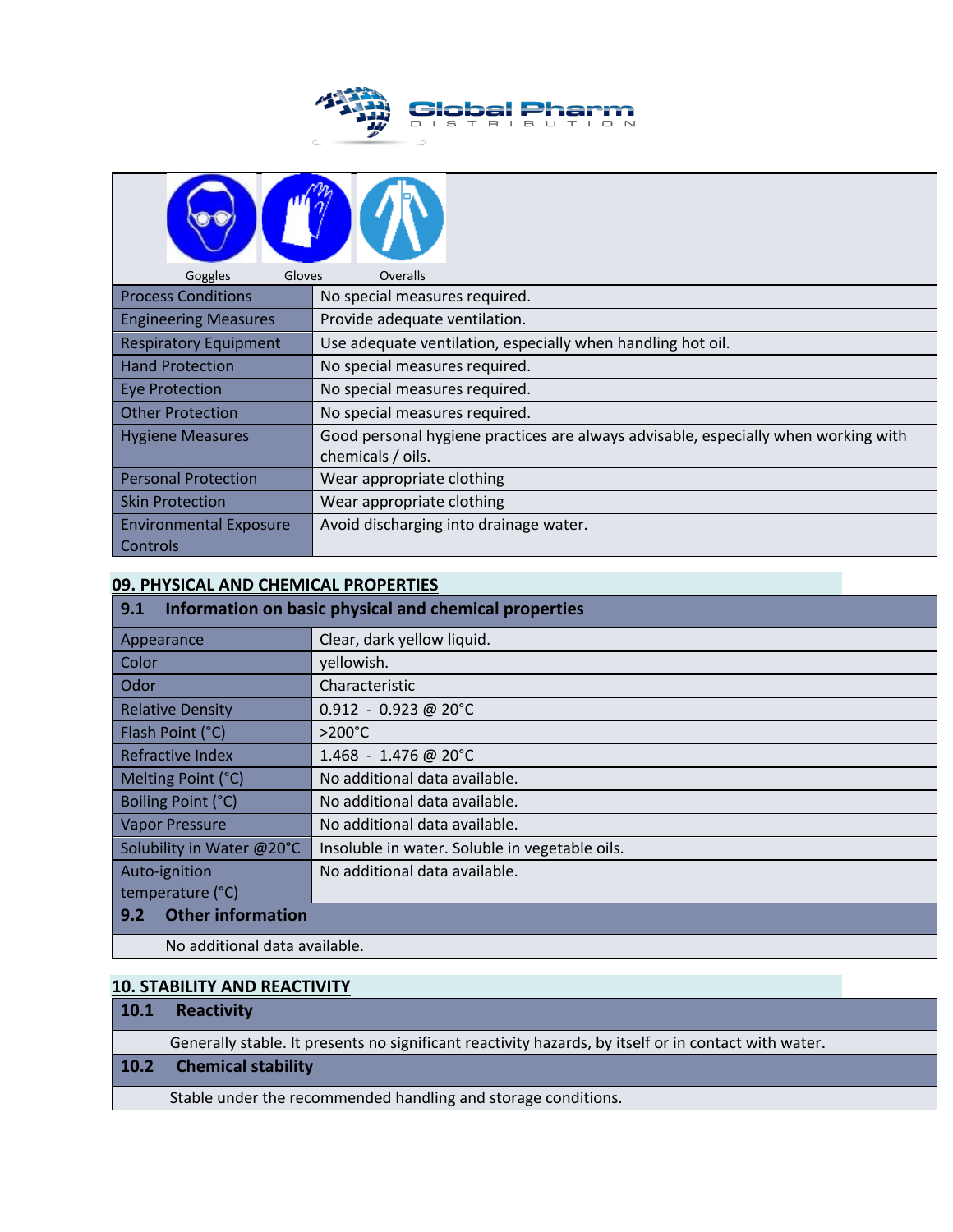

## **10.3 Possible hazardous reactions**

None.

## **10.4 Conditions to Avoid**

Avoid storage temperatures above 25°C.

#### **10.5 Incompatible materials**

Avoid contact with strong acids, alkalize and oxidizing agents.

## **10.6 Hazardous Decomposition Products**

Does not decompose at proper handling. Liable to cause smoke & acrid fumes during combustion: carbon monoxide, carbon dioxide & other non-identified organic compounds may be formed.

#### **11. TOXOLOGICAL INFORMATION**

| Information on toxicological effects<br>11.1 |                               |
|----------------------------------------------|-------------------------------|
| <b>Acute Toxicity</b>                        | No additional data available. |
| Skin corrosion / irritation                  | No additional data available. |
| Serious eye damage /                         | No additional data available. |
| irritation                                   |                               |
| Respiratory or skin                          | No additional data available. |
| sensitization                                |                               |
| <b>Germ Cell Mutagenicity</b>                | No additional data available. |
| Carcinogenicity                              | No additional data available. |
| Reproductive toxicity                        | No additional data available. |
| STOT-single exposure                         | No additional data available. |
| STOT-repeated exposure                       | No additional data available. |
| <b>Aspiration hazard</b>                     | No additional data available. |
| Photo-toxicity                               | Not photo toxic.              |
| <b>Other Information</b>                     | None.                         |

## **12. ECOLOGICAL INFORMATION**

| 12.1   | <b>Toxicity</b>                           |
|--------|-------------------------------------------|
|        | No additional data available.             |
| $12.2$ | <b>Persistence &amp; degradability</b>    |
|        | Expected to be fully biodegradable.       |
| 12.3   | <b>Bioaccumulation Potential</b>          |
|        | Possible.                                 |
| 12.4   | <b>Mobility in soil</b>                   |
|        | No additional data available.             |
| 12.5   | <b>Results of PBT and vPvB Assessment</b> |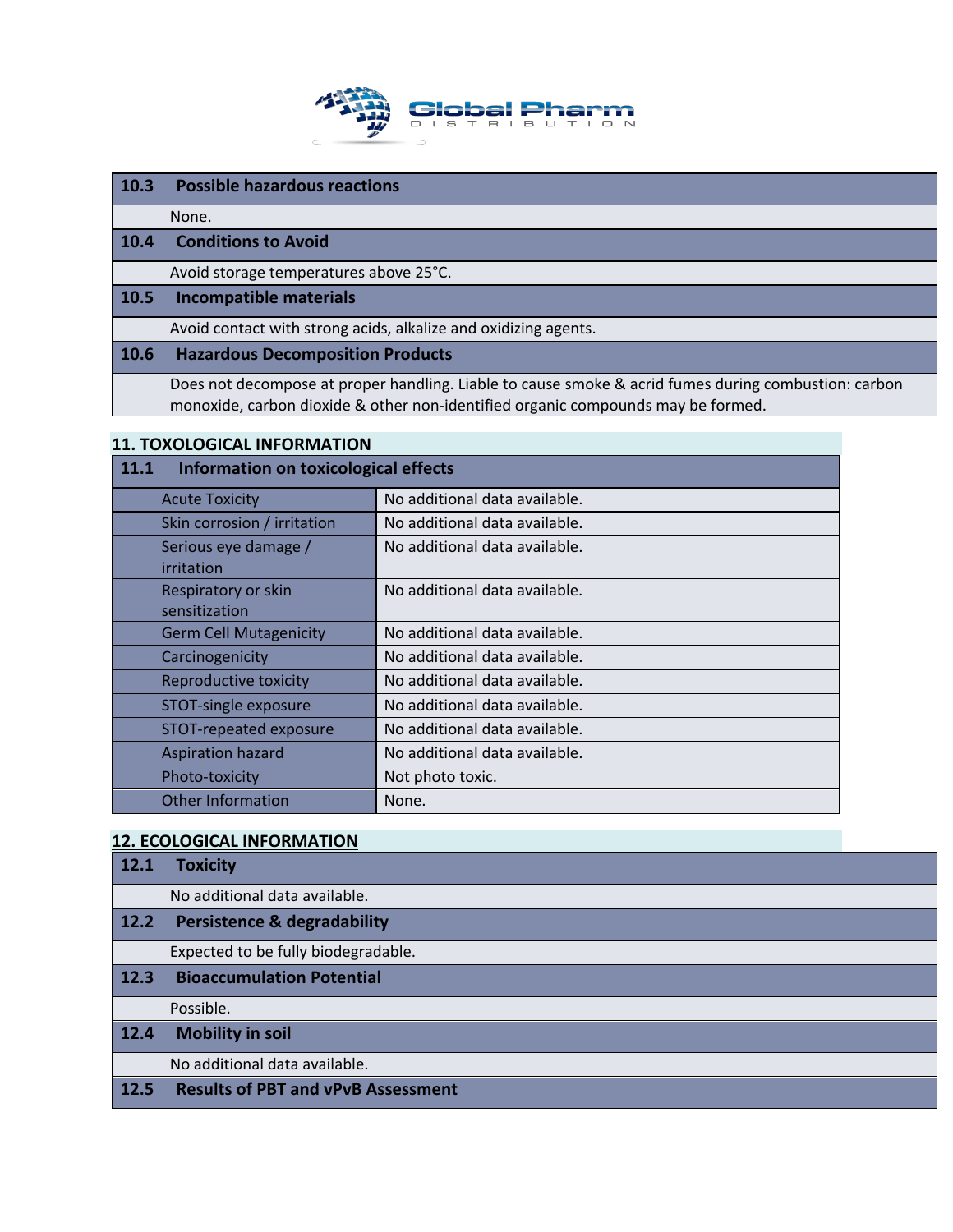

No additional data available.

## **12.6 Other adverse effects**

Do not allow product to enter streams, sewers or other waterways.

#### **13. DISPOSAL CONSIDERATIONS**

#### **13.1 Waste treatment methods**

Collect and dispose of waste product in accordance with local authority guidelines. Product remainders should not intrude soil or waters.

#### **14. TRANSPORT INFORMATION**

| 14.1 | UN number               |                                         |
|------|-------------------------|-----------------------------------------|
|      | UN No. Road             | Not applicable - Non hazardous product. |
|      | UN No. SEA              | Not applicable - Non hazardous product. |
|      | UN No. AIR              | Not applicable - Non hazardous product. |
| 14.2 | UN proper shipping name |                                         |

Not applicable - Non hazardous product.

#### **14.3 Transport hazard class(es)**

Not applicable - Non hazardous product.

## **14.4 Packing group**

Not applicable - Non hazardous product.

#### **14.5 Environmental hazards**

No hazard label necessary – non hazardous product.

## **14.6 Special precautions for user**

See sections 6 – 8.

## **14.7 Transport in bulk according to Annex II of MARPOL73/78 and the IBC code**

Not defined.

## **15. REGULATORY INFORMATION**

## **15.1 Safety, health and environmental regulations/legislation specific for the substance or mixture**

Statutory Instruments The Chemicals (Hazard Information and Packaging for Supply) Regulations 2009 (S.I 2009 No. 716). Approved Code Of Practice Classification and Labelling of Substances and Preparations Dangerous for Supply. Guidance Notes Workplace Exposure Limits EH40. CHIP for everyone HSG 108. EU Legislation Regulation (EC) No 1907/2006 of the European Parliament and of the Council of 18 December 2006 concerning the Registration, Evaluation, Authorization and Restriction of Chemicals (REACH),